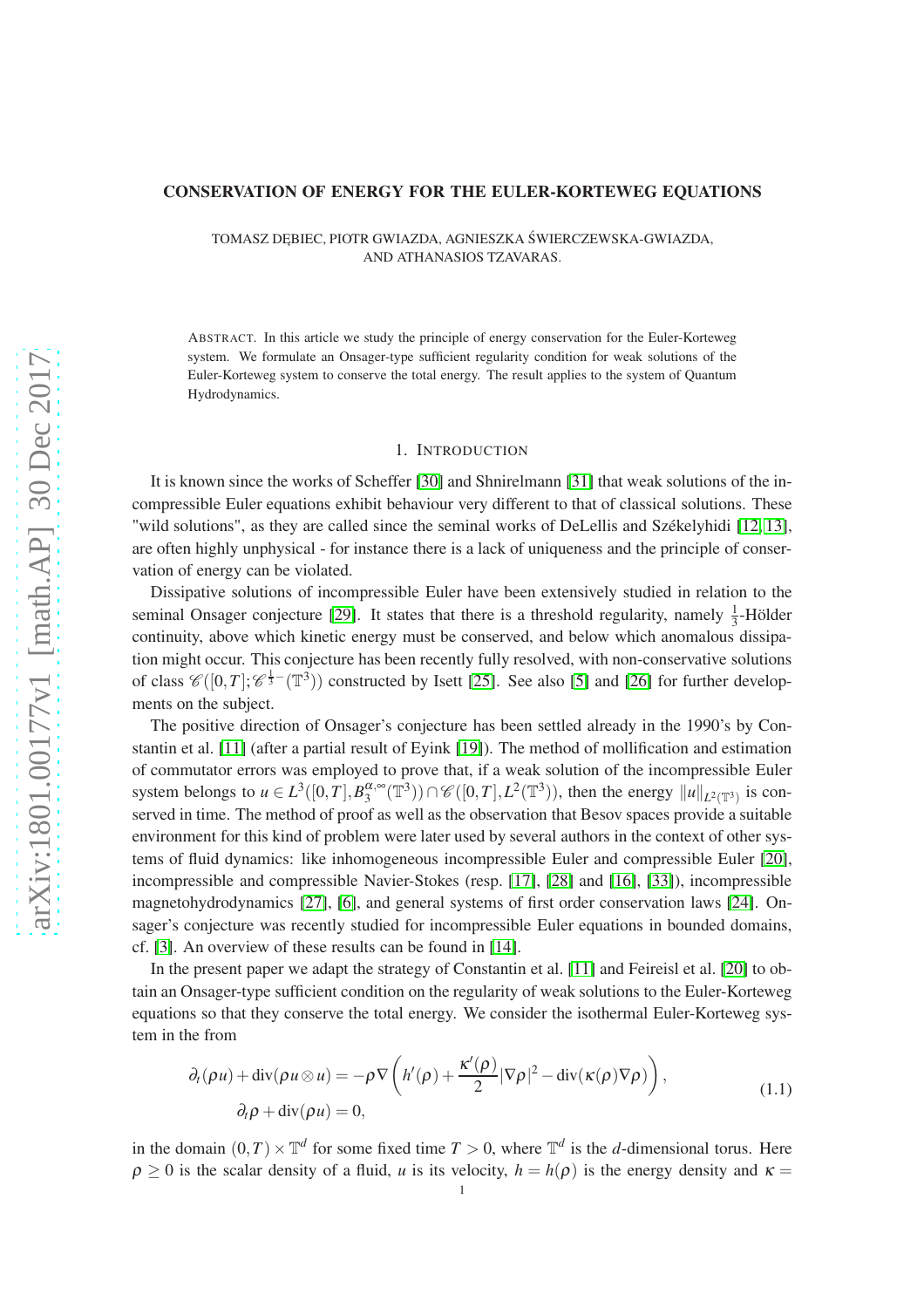2 TOMASZ DEBIEC, PIOTR GWIAZDA, AGNIESZKA ŚWIERCZEWSKA-GWIAZDA, AND ATHANASIOS TZAVARAS.

 $\kappa(\rho) > 0$  is the coefficient of capillarity. We place the assumption on the functions *h* and  $\kappa$ :

<span id="page-1-0"></span>
$$
h, \kappa \in \mathscr{C}^3(\mathcal{T})
$$
\n<sup>(1.2)</sup>

where, depending on the actual form of *h* and  $\kappa$ , the set  $\mathcal T$  can be chosen to be  $[0,\infty)$  or  $(0,\infty)$ . For instance when  $\kappa(\rho) = \frac{1}{\rho}$ , as for the QHD system below, then  $\mathcal{T} = (0, \infty)$  and we have to be away from vacuum.

While the analysis of the above system dates back to the 19th century, when the mathematical theory of phase interfaces and capillary effects was introduced, it still attracts much attention. A modern derivation of the system can be found in [\[18\]](#page-8-11). Concerning smooth solutions: in [\[7\]](#page-8-12) and [\[8\]](#page-8-13) local-in-time well-posedness and stability of special solutions are analysed, respectively. A relative energy identity is developed in [\[23\]](#page-9-9), exploiting the variational structure of the system, and is used to show that solutions of [\(1.1\)](#page-0-0) converge to smooth solutions of the compressible Euler system (before shock formation) in the vanishing capillarity limit  $\kappa \to 0$ , see [\[22\]](#page-9-10).

The situation with weak solutions is much less understood. Most results concern the Quan-tum Hydrodynamics system, obtained from [\(1.1\)](#page-0-0) when  $\kappa(\rho) = \frac{\varepsilon_0^2}{4\rho}$ , with  $\varepsilon_0$  denoting the Planck constant. This takes the form

$$
\partial_t \rho + \text{div}(\rho u) = 0,
$$
  

$$
\partial_t (\rho u) + \text{div}(\rho u \otimes u) + \nabla p(\rho) = \frac{\varepsilon_0^2}{2} \rho \nabla \left( \frac{\Delta \sqrt{\rho}}{\sqrt{\rho}} \right).
$$
 (1.3)

The interesting connection between QHD and the Schroedinger equation is used in [\[21\]](#page-8-14) to provide conservative weak solutions for the special case of zero pressure,  $p(\rho) = 0$ . Existence of weak solutions for a (relatively limited) class of pressure functions is provided in [\[1\]](#page-8-15) and [\[2\]](#page-8-16). The existence of wild solutions is possible for  $(1.1)$ , as pointed out in the recent work Donatelli et al. [\[15\]](#page-8-17), where the method of "convex integration" is adapted to show non-uniqueness in the class of dissipative global weak solutions.

The possibility of both conservative and dissipative solutions raises the issue of studying the Onsager conjecture for the Euler-Korteweg system [\(1.1\)](#page-0-0). We use Besov spaces  $B_p^{\alpha,\infty}(\Omega)$ , with  $1 \le p < \infty$ ,  $0 < \alpha < 1$  (see section [2.1](#page-2-0) for the definition) and prove the following theorem:

<span id="page-1-1"></span>**Theorem 1.1.** *Suppose that* [\(1.2\)](#page-1-0) *holds. Let*  $(\rho, u)$  *be a solution of* [\(1.1\)](#page-0-0) *in the sense of distributions. Assume*

<span id="page-1-2"></span>
$$
u \in (B_3^{\alpha,\infty} \cap L^{\infty})((0,T) \times \mathbb{T}^d), \quad \rho, \nabla \rho, \Delta \rho \in (B_3^{\beta,\infty} \cap L^{\infty})((0,T) \times \mathbb{T}^d), \tag{1.4}
$$

*where*  $1 > \alpha \ge \beta > 0$  *such that*  $\min(2\alpha + \beta, \alpha + 2\beta) > 1$ . *Then the energy is locally conserved, i.e.*

$$
\int_0^T \int_{\mathbb{T}^d} \left( \frac{1}{2} \rho |u|^2 + h(\rho) + \frac{1}{2} \kappa(\rho) |\nabla \rho|^2 \right) \partial_t \varphi \, dxdt
$$
  
+ 
$$
\int_0^T \int_{\mathbb{T}^d} \left( \rho u \left( \frac{1}{2} |u|^2 + h'(\rho) + \frac{1}{2} \kappa'(\rho) |\nabla \rho|^2 - \text{div}(\kappa(\rho) \nabla \rho) \right) + \kappa(\rho) \nabla \rho \, \text{div}(\rho u) \right) \cdot \nabla \varphi \, dxdt = 0
$$

*holds for every*  $\varphi \in \mathscr{C}_c^1((0,T) \times \mathbb{T}^d)$ *.* 

**Remark 1.2.** If in addition we assume the following conditions on  $u$  and  $\rho$ 

$$
\lim_{|\xi|, \tau \to 0} \frac{1}{\tau} \int_0^T \frac{1}{|\xi|} \int_{\mathbb{T}^d} |u(t + \tau, x + \xi) - u(t, x)|^3 dx dt = 0,
$$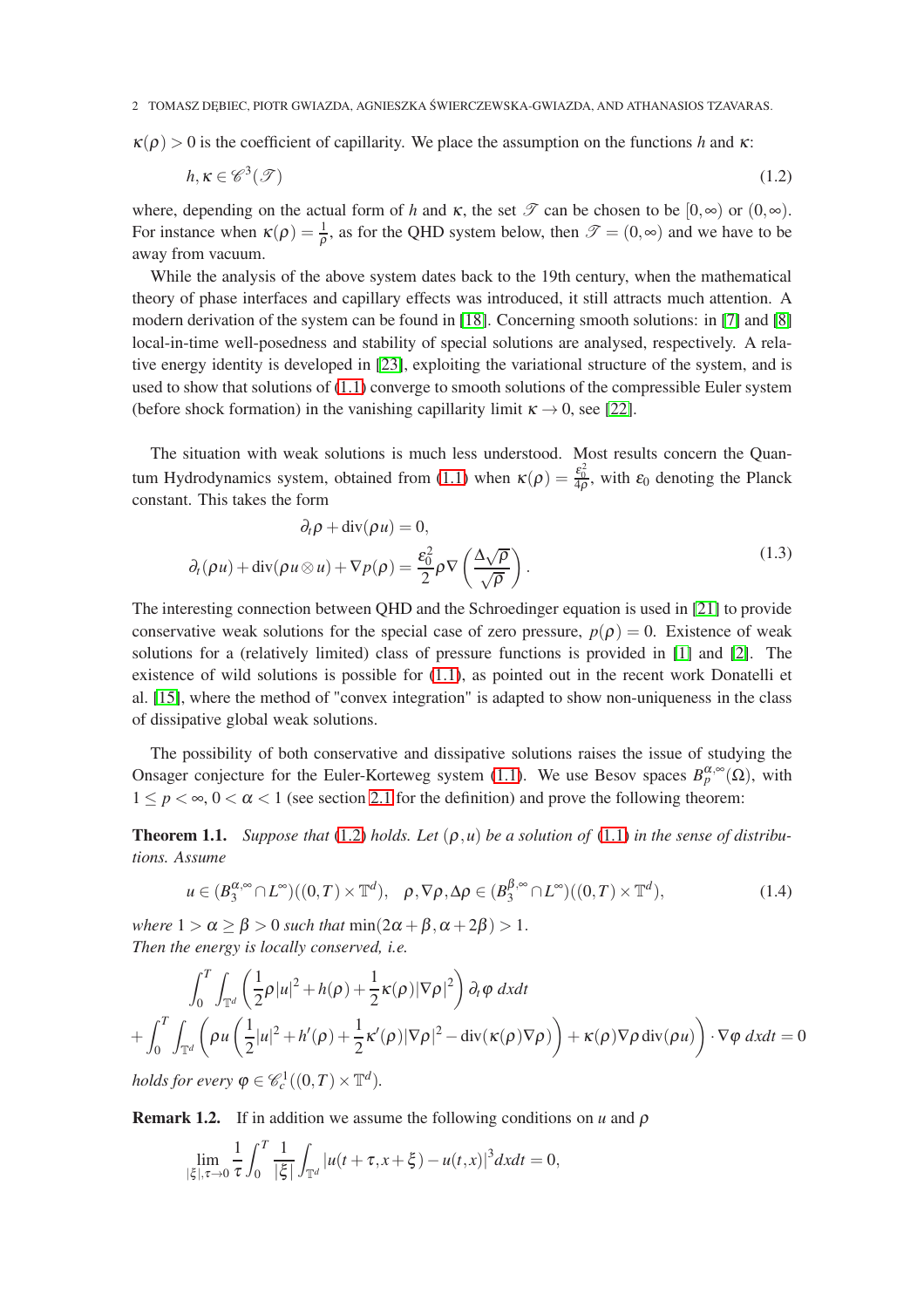$$
\lim_{|\xi|,\tau\to 0}\frac{1}{\tau}\int_0^T\frac{1}{|\xi|}\int_{\mathbb{T}^d}|\rho(t+\tau,x+\xi)-\rho(t,x)|^3dxdt=0,
$$

then, as pointed out by Shvydkoy [\[32\]](#page-9-11), see also Duchon and Robert [\[17\]](#page-8-6), one can allow for the case  $\alpha = \beta = \frac{1}{3}$  $\frac{1}{3}$ . For details see e.g. Proposition 3 in [\[17\]](#page-8-6).

The short proof of the main theorem is presented in the following section: it is preceded by an outline of Besov spaces and their basic relevant properties, some preliminary material on the structure of the Euler-Korteweg system, followed by he main part of the proof in section [2.3.](#page-4-0)

# <span id="page-2-2"></span><span id="page-2-1"></span>2. PROOF OF THE MAIN THEOREM

<span id="page-2-0"></span>2.1. **Besov Spaces.** Let  $\Omega = (0, T) \times \mathbb{T}^d$ . The Besov space  $B_p^{\alpha, \infty}(\Omega)$ , with  $1 \le p < \infty, 0 < \alpha < 1$ , is the space of functions  $w \in L^p$  for which the norm

$$
||w||_{B_{p}^{\alpha,\infty}(\Omega)} := ||w||_{L^{p}(\Omega)} + \sup_{t>0} \left\{ t^{-\alpha} \sup_{|\xi| \leq t} ||w(\cdot + \xi) - w||_{L^{p}(\Omega \cap (\Omega - \xi))} \right\}
$$
(2.1)

is finite, cf. [\[4\]](#page-8-18). In fact, we can replace the semi-norm in  $(2.1)$  with the following one

$$
\sup_{\xi \in \Omega} \left\{ |\xi|^{-\alpha} \| w(\cdot + \xi) - w \|_{L^p(\Omega \cap (\Omega - \xi))} \right\}.
$$
\n(2.2)

Indeed, if  $\xi^*$  and  $t^*$  realize the suprema in [\(2.1\)](#page-2-1) with  $|\xi^*| < t^*$ , then taking  $|\xi^*| < t < t^*$  would contradict the supremality of  $t^*$ . Therefore neccesarily  $\xi^* = t^*$ , thus producing [\(2.2\)](#page-2-2). We choose to think of the Besov norm in terms of [\(2.2\)](#page-2-2), as it is more convienient for our purposes.

We observe that if  $\alpha \ge \beta$ , then there is an inclusion  $B_p^{\alpha,\infty}(\Omega) \subset B_p^{\beta,\infty}(\Omega)$ . Further we remark that the space  $(B_p^{\alpha, \infty} \cap L^{\infty})(\Omega)$  is a Banach algebra. For details we refer the reader to [\[4\]](#page-8-18).

Let  $\eta \in C_c^{\infty}(\mathbb{R}^{d+1})$  be a standard mollification kernel and we denote

$$
\eta^{\varepsilon}(x) = \frac{1}{\varepsilon^{d+1}} \eta\left(\frac{x}{\varepsilon}\right), \quad w^{\varepsilon} = \eta^{\varepsilon} * w \quad \text{and} \quad f^{\varepsilon}(w) = f(w) * \eta^{\varepsilon}.
$$

Note that the function  $w^{\varepsilon}$  is well-defined on  $\Omega^{\varepsilon} = \{x \in \Omega : \text{dist}(x, \partial \Omega) > \varepsilon\}.$  The following inequalities will be extensively used in the proof of the main theorem.

<span id="page-2-5"></span>**Lemma 2.1.** *For any function*  $u \in B_p^{\alpha,\infty}(\Omega)$  *we have* 

$$
||u(\cdot + \xi) - u(\cdot)||_{L^p(\Omega \cap (\Omega - \xi))} \leq |\xi|^\alpha ||u||_{B^{\alpha, \infty}_p(\Omega)}
$$
\n(2.3)

$$
||u^{\varepsilon} - u||_{L^{p}(\Omega)} \leq \varepsilon^{\alpha} ||u||_{B^{\alpha,\infty}_{p}(\Omega)}
$$
\n(2.4)

$$
\|\nabla u^{\varepsilon}\|_{L^{p}(\Omega)} \leq C\varepsilon^{\alpha-1} \|u\|_{B^{\alpha,\infty}_{p}(\Omega)}
$$
\n(2.5)

*Proof.* Inequality [\(2.3\)](#page-2-3) follows directly from the definition of the norm in the space  $B_p^{\alpha, \infty}(\Omega)$ . To show [\(2.4\)](#page-2-4) we write

$$
|u^{\varepsilon}(x) - u(x)| \leq \int_{\text{supp}\,\eta^{\varepsilon}} \eta^{\varepsilon}(y) |u(x - y) - u(x)| \, dy \leq \left(\int_{\text{supp}\,\eta^{\varepsilon}} \eta^{\varepsilon}(y) |u(x - y) - u(x)|^p \, dy\right)^{\frac{1}{p}}
$$

Therefore, by virtue of Fubini and [\(2.3\)](#page-2-3)

$$
\int_{\Omega} |u^{\varepsilon}(x) - u(x)|^{p} dx \leq \int_{\text{supp}\,\eta^{\varepsilon}} \eta^{\varepsilon}(y) \int_{\Omega} |u(x - y) - u(x)|^{p} dx dy
$$
  

$$
\leq \int_{\text{supp}\,\eta^{\varepsilon}} \eta^{\varepsilon}(y)|y|^{p\alpha} \|u\|_{B_{p}^{\alpha,\infty}(\Omega)}^{p} dy \leq \varepsilon^{p\alpha} \|u\|_{B_{p}^{\alpha,\infty}(\Omega)}^{p}.
$$

<span id="page-2-6"></span><span id="page-2-4"></span><span id="page-2-3"></span>.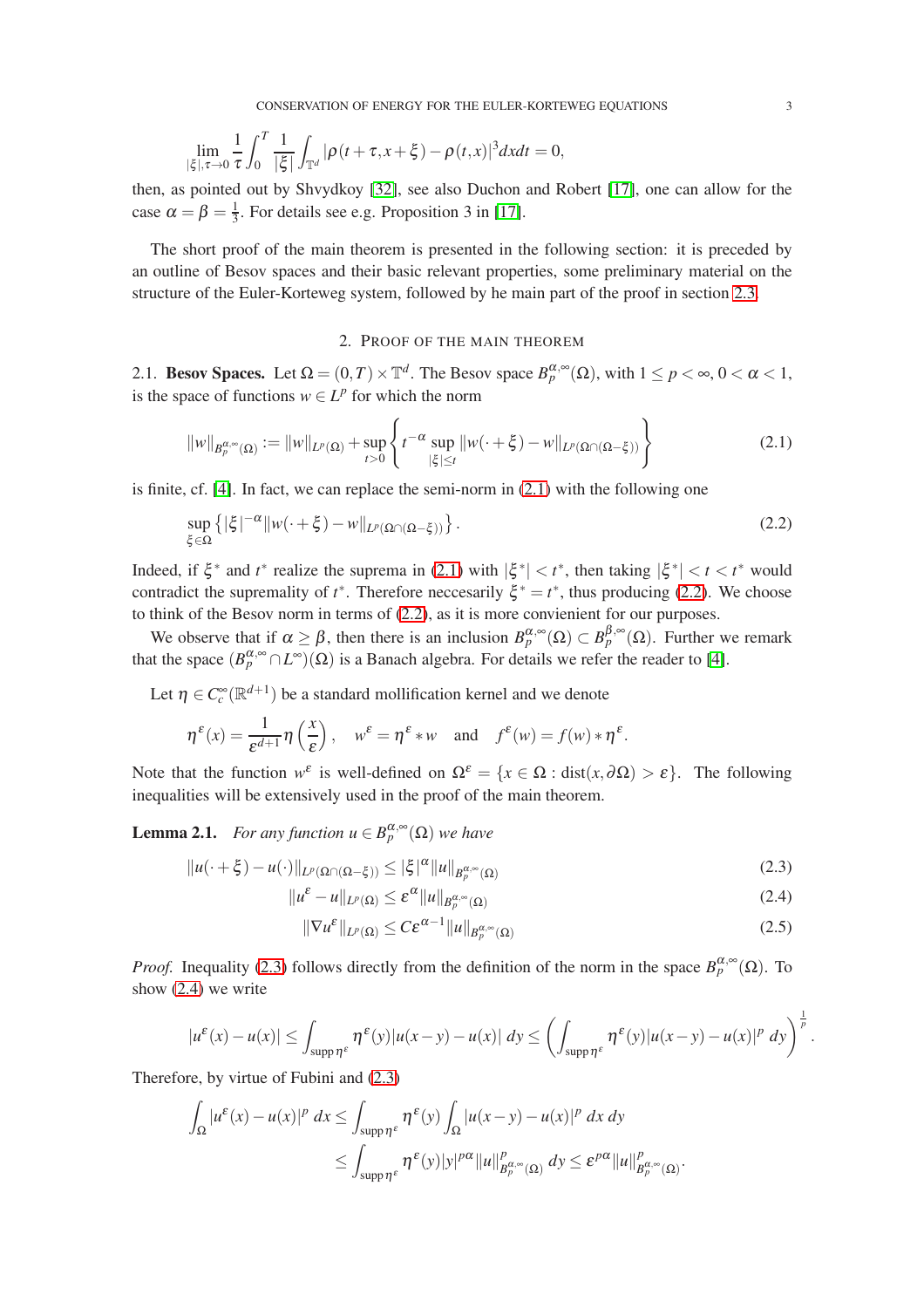4 TOMASZ DEBIEC, PIOTR GWIAZDA, AGNIESZKA ŚWIERCZEWSKA-GWIAZDA, AND ATHANASIOS TZAVARAS.

For the last of the claimed inequalities we consider the convolution  $\nabla u^{\varepsilon} = \nabla \eta^{\varepsilon} * u$  as a bounded linear operator  $T: L^p(\Omega) \to L^p(\Omega)$ . Then

$$
||Tu||_{L^p}\leq C\varepsilon^{-1}||u||_{L^p}.
$$

On the other hand, writing  $\nabla u^{\varepsilon} = \eta^{\varepsilon} * \nabla u$ , we can think of *T* as mapping  $W^{1,p}(\Omega)$  into  $L^p(\Omega)$ . It then has unit norm.

Therefore, as the Besov space  $B_p^{\alpha,\infty}$  is an interpolation space of exponent  $\alpha$  for  $L^p$  and  $W^{1,p}$ (cf. [\[4,](#page-8-18) Corollary 4.13]), *T* is bounded as an operator  $B_p^{\alpha, \infty}(\Omega) \to L^p(\Omega)$  with

$$
||Tu||_{L^p} \leq C \varepsilon^{-(1-\alpha)} ||u||_{B_p^{\alpha,\infty}}.
$$

$$
\Box
$$

<span id="page-3-0"></span>**Lemma 2.2.** Let  $v \in B_p^{\alpha,\infty}(\Omega,\mathbb{R}^m)$ . Suppose  $f : \mathbb{R}^m \to \mathbb{R}$  is a  $C^1$  function with  $\frac{\partial f}{\partial v_i} \in L^\infty$  for each  $i = 1, \ldots, m$ . Then

$$
\|\nabla f(v^{\varepsilon})\|_{L^p} \leq C \varepsilon^{\alpha-1} \|v\|_{B^{\alpha,\infty}_p}
$$

*Proof.* Since  $\nabla f(v^{\varepsilon}) = \sum_{k=1}^{m}$ ∑ *i*=1 ∂ *f*  $\frac{\partial f}{\partial v_i}(v^{\varepsilon})\nabla v_i^{\varepsilon}$ , we have

$$
\|\nabla f(\nu^{\varepsilon})\|_{L^{p}} \leq \sum_{i=1}^{m} \|\frac{\partial f}{\partial \nu_{i}}(\nu^{\varepsilon})\|_{L^{\infty}} \|\nabla \nu_{i}^{\varepsilon}\|_{L^{p}} \leq \max_{1 \leq i \leq m} \|\frac{\partial f}{\partial \nu_{i}}\|_{L^{\infty}} \sum_{i=1}^{m} \|\nabla \nu_{i}^{\varepsilon}\|_{L^{p}} \leq C \varepsilon^{\alpha-1} \sum_{i=1}^{m} \|\nu_{i}\|_{B^{\alpha,\infty}_{p}}
$$

where the last inequality follows from Lemma [2.1.](#page-2-5)  $\Box$ 

### 2.2. Preliminaries. System [\(1.1\)](#page-0-0) can be written in conservative form

$$
\partial_t(\rho u) + \text{div}(\rho u \otimes u) = \text{div}\mathbb{S},
$$
  
\n
$$
\partial_t \rho + \text{div}(\rho u) = 0,
$$
\n(2.6)

where S is the Korteweg stress tensor

$$
\mathbb{S} = \left( -p(\rho) - \frac{\rho \kappa'(\rho) + \kappa(\rho)}{2} |\nabla \rho|^2 + \mathrm{div}(\rho \kappa(\rho) \nabla \rho) \right) \mathbb{I} - \kappa(\rho) \nabla \rho \otimes \nabla \rho
$$

with I denoting the *d*-dimensional identity matrix and the local pressure defined as

$$
p(\rho) = \rho h'(\rho) - h(\rho).
$$

It is routine to show that a strong solution  $(\rho, u)$  of the above system will satisfy the following local balance of total (kinetic and internal) energy

$$
\partial_t \left( \frac{1}{2} \rho |u|^2 + h(\rho) + \frac{1}{2} \kappa(\rho) |\nabla \rho|^2 \right) \n+ \operatorname{div} \left( \rho u \left( \frac{1}{2} |u|^2 + h'(\rho) + \frac{1}{2} \kappa'(\rho) |\nabla \rho|^2 - \operatorname{div}(\kappa(\rho) \nabla \rho) \right) + \kappa(\rho) \nabla \rho \operatorname{div}(\rho u) \right) = 0.
$$
\n(2.7)

Theorem [1.1](#page-1-1) gives sufficient conditions for regularity of weak solutions so that they obey the above energy equality in the sense of distributions. To prove the theorem we employ the strategy of [\[11\]](#page-8-3), which was used in many works in the subject, including [\[20\]](#page-8-5) and [\[24\]](#page-9-8), where variants of the following lemma are an important ingredient.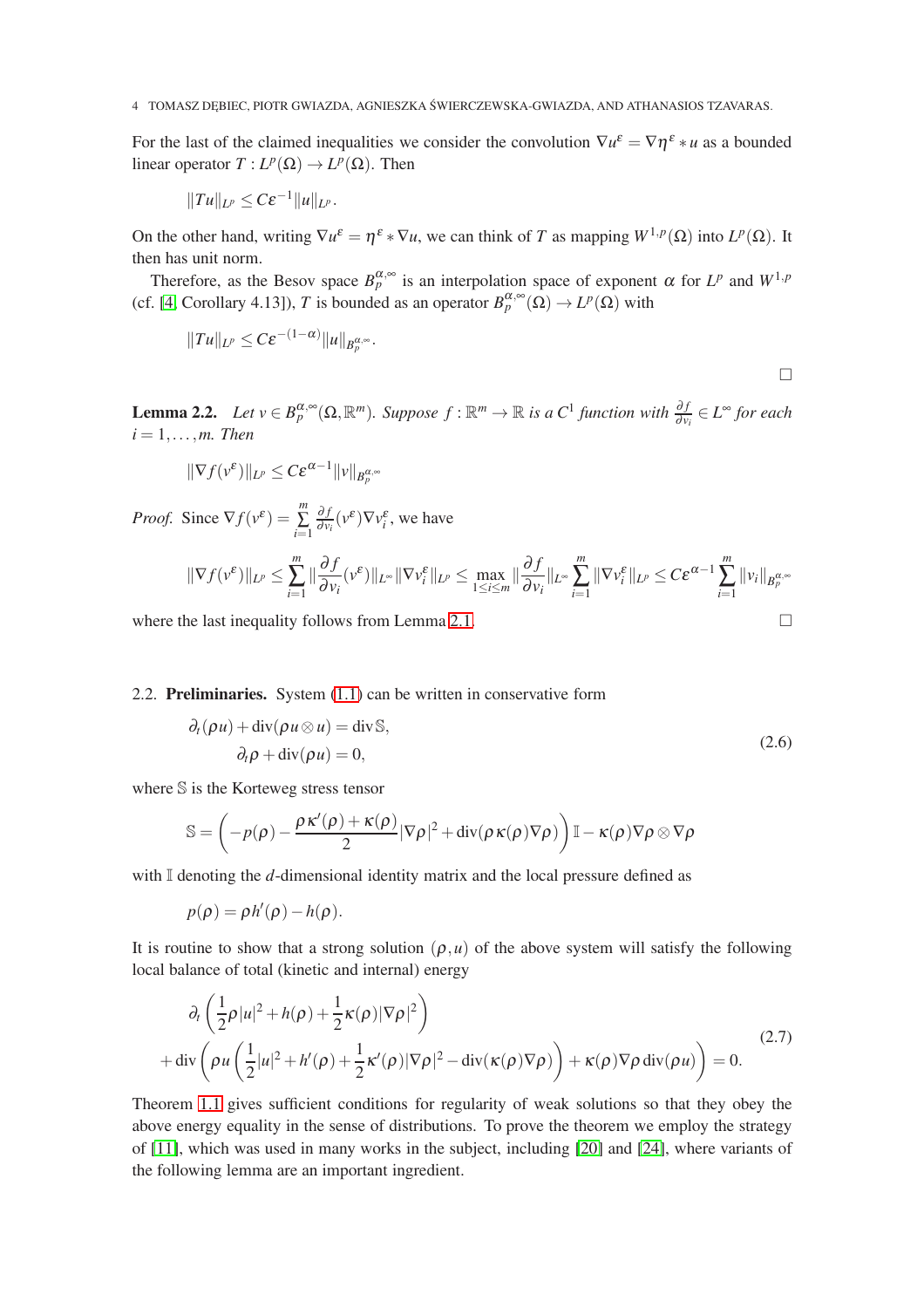<span id="page-4-5"></span>**Lemma 2.3.** *Let*  $1 \leq q < \infty$  *and suppose*  $v \in L^{2q}((0,T) \times \mathbb{T}^d; \mathbb{R}^k)$  *and*  $f \in \mathscr{C}^2(\mathbb{R}^k, \mathbb{R}^N)$ *. If* 

$$
\sup_{i,j} \|\frac{\partial^2 f}{\partial v_i \partial v_j}\|_{L^\infty} < \infty,
$$

*then there exists a constant*  $C > 0$  *such that* 

$$
||f(v^{\varepsilon}) - f^{\varepsilon}(v)||_{L^{q}} \le C \left( ||v^{\varepsilon} - v||_{L^{2q}}^{2} + \sup_{(s,y)\in \text{supp}\,\eta_{\varepsilon}} ||v(\cdot,\cdot) - v(\cdot - s, \cdot - y)||_{L^{2q}}^{2} \right). \tag{2.8}
$$

*Proof.* We observe that by Taylor's theorem we have

<span id="page-4-1"></span>
$$
|f(v^{\varepsilon}(t,x)) - f(v(t,x))) - Df(v(t,x))(v^{\varepsilon}(t,x) - v(t,x))| \le C|v^{\varepsilon}(t,x) - v(t,x)|^2 \tag{2.9}
$$

where the constant *C* does not depend on the choice of *x* and *t*. Similarly

<span id="page-4-2"></span>
$$
|f(v(s,y)) - f(v(t,x)) - Df(v(t,x))(v(s,y) - v(t,x))| \le C|v(s,y) - v(t,x)|^2. \tag{2.10}
$$

Mollification of the last inequality with respect to (*s*,*y*) yields, by virtue of Jensen's inequality

$$
|f^{\varepsilon}(v(t,x)) - f(v(t,x) - Df(v(t,x))(v^{\varepsilon}(t,x) - v(t,x))| \le C|v(\cdot,\cdot) - v(t,x)|^2 *_{(s,y)} \eta^{\varepsilon}.
$$
\n(2.11)

Combining [\(2.9\)](#page-4-1) and [\(2.11\)](#page-4-2) and using the triangle inequality we deduce the estimate

$$
|f(v^{\varepsilon}(t,x)) - f^{\varepsilon}(v(t,x))| \leq C\left(|v^{\varepsilon}(t,x) - v(t,x)|^2 + |v(\cdot,\cdot) - v(t,x)|^2 *_{(s,y)} \eta^{\varepsilon}\right). \tag{2.12}
$$

Finally, we observe that

$$
\int_{(0,T)\times\mathbb{T}^d} ||v(\cdot,\cdot)-v(t,x)|^2 *_{(s,y)} \eta^{\varepsilon}|^q dxdt
$$
\n
$$
\leq \int_{\text{supp}\,\eta^{\varepsilon}} \eta^{\varepsilon}(s,y) \int_{(0,T)\times\mathbb{T}^d} |v(t-s,x-y)-v(t,x)|^{2q} dxdt dyds
$$
\n
$$
\leq \sup_{(s,y)\in\text{supp}\,\eta_{\varepsilon}} ||v(\cdot,\cdot)-v(\cdot-s,\cdot-y)||_{L^{2q}}^{2q}.
$$

<span id="page-4-0"></span>2.3. Energy equality. We begin the proof of the theorem by mollifying the momentum equation in both space and time with kernel and notation as in section [2.1](#page-2-0) to obtain

<span id="page-4-3"></span>
$$
\partial_t (\rho u)^{\varepsilon} + \operatorname{div}(\rho u \otimes u)^{\varepsilon} = -\nabla p^{\varepsilon}(\rho) + \operatorname{div} S^{\varepsilon}(\rho, \nabla \rho, \Delta \rho), \tag{2.13}
$$

where

$$
S(\rho, q, r) = \left( -\frac{1}{2} (\rho \kappa'(\rho) + \kappa(\rho)) q^2 + \text{div}(\rho \kappa(\rho) q) \right) \mathbb{I} - \kappa(\rho) q \otimes q
$$
  
= 
$$
\left( \frac{1}{2} (\rho \kappa'(\rho) + \kappa(\rho)) q^2 + \rho \kappa(\rho) r \right) \mathbb{I} - \kappa(\rho) q \otimes q
$$
 (2.14)

Equation [\(2.13\)](#page-4-3) can be rewritten in terms of appropriate commutators to give

<span id="page-4-4"></span>
$$
\partial_t(\rho^{\varepsilon}u^{\varepsilon}) + \text{div}((\rho u)^{\varepsilon} \otimes u^{\varepsilon}) + \nabla p(\rho^{\varepsilon}) - \text{div}(S(\rho^{\varepsilon}, \nabla \rho^{\varepsilon}, \Delta \rho^{\varepsilon})) \n= \partial_t(\rho^{\varepsilon}u^{\varepsilon} - (\rho u)^{\varepsilon}) + \text{div}((\rho u)^{\varepsilon} \otimes u^{\varepsilon} - (\rho u \otimes u)^{\varepsilon}) + \nabla(p(\rho^{\varepsilon}) - p^{\varepsilon}(\rho)) \n- \text{div}(S(\rho^{\varepsilon}, \nabla \rho^{\varepsilon}, \Delta \rho^{\varepsilon}) - S^{\varepsilon}(\rho, \nabla \rho, \Delta \rho)).
$$
\n(2.15)

We observe the following identities

$$
\operatorname{div}((\rho u)^{\varepsilon} \otimes u^{\varepsilon}) = u^{\varepsilon} \operatorname{div}(\rho u)^{\varepsilon} + ((\rho u)^{\varepsilon} \cdot \nabla) u^{\varepsilon}
$$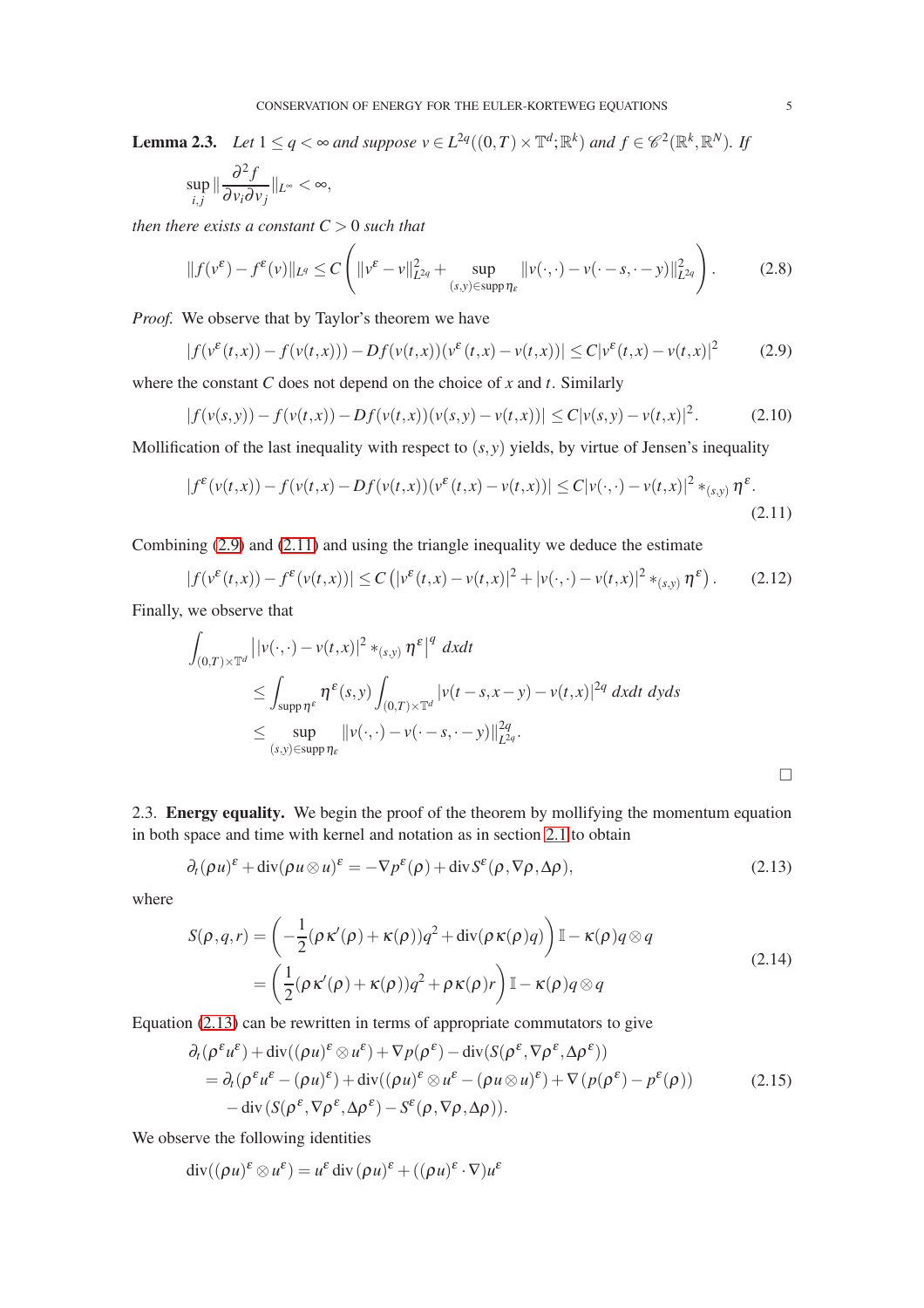and

$$
-\rho^{\varepsilon} \nabla \left( \frac{1}{2} \kappa'(\rho^{\varepsilon}) |\nabla \rho^{\varepsilon}|^2 - \text{div}(\kappa(\rho^{\varepsilon}) \nabla \rho^{\varepsilon}) \right) = \text{div} \, S(\rho^{\varepsilon}, \nabla \rho^{\varepsilon}, \Delta \rho^{\varepsilon}).
$$

Thus the left-hand side of equation [\(2.15\)](#page-4-4) can be written as

$$
(\partial_t \rho)u^{\varepsilon} + \rho^{\varepsilon} \partial_t u^{\varepsilon} + u^{\varepsilon} \operatorname{div}(\rho u)^{\varepsilon} + ((\rho u)^{\varepsilon} \cdot \nabla)u^{\varepsilon} + \rho^{\varepsilon} \nabla \left( h'(\rho^{\varepsilon}) - \frac{1}{2} \kappa'(\rho^{\varepsilon}) |\nabla \rho^{\varepsilon}|^2 - \kappa(\rho^{\varepsilon}) \Delta \rho^{\varepsilon} \right).
$$

Hence, upon multiplying with  $u^{\varepsilon}$ , equation [\(2.15\)](#page-4-4) becomes

<span id="page-5-0"></span>
$$
\rho^{\varepsilon} \partial_{t} \left( \frac{1}{2} |u^{\varepsilon}|^{2} \right) + \left( (\rho u)^{\varepsilon} \cdot \nabla \right) \frac{1}{2} |u^{\varepsilon}|^{2} + \rho^{\varepsilon} u^{\varepsilon} \nabla \left( h'(\rho^{\varepsilon}) - \frac{1}{2} \kappa'(\rho^{\varepsilon}) |\nabla \rho^{\varepsilon}|^{2} - \kappa(\rho^{\varepsilon}) \Delta \rho^{\varepsilon} \right)
$$
  
=  $r_{1}^{\varepsilon} + r_{2}^{\varepsilon} + r_{3}^{\varepsilon} + r_{4}^{\varepsilon},$  (2.16)

where

$$
r_1^{\varepsilon} = \partial_t (\rho^{\varepsilon} u^{\varepsilon} - (\rho u)^{\varepsilon}) \cdot u^{\varepsilon},
$$
  
\n
$$
r_2^{\varepsilon} = \text{div}((\rho u)^{\varepsilon} \otimes u^{\varepsilon} - (\rho u \otimes u)^{\varepsilon}) \cdot u^{\varepsilon},
$$
  
\n
$$
r_3^{\varepsilon} = \nabla (p(\rho^{\varepsilon}) - p^{\varepsilon}(\rho)) \cdot u^{\varepsilon},
$$
  
\n
$$
r_4^{\varepsilon} = -\text{div} (S(\rho^{\varepsilon}, \nabla \rho^{\varepsilon}, \Delta \rho^{\varepsilon}) - S^{\varepsilon}(\rho, \nabla \rho, \Delta \rho)) \cdot u^{\varepsilon}.
$$

Using the mollified continuity equation

<span id="page-5-2"></span>
$$
\partial_t \rho^{\varepsilon} + \text{div}(\rho u)^{\varepsilon} = 0, \tag{2.17}
$$

we can write the first two terms of [\(2.16\)](#page-5-0) as

<span id="page-5-3"></span><span id="page-5-1"></span>
$$
\rho^{\varepsilon} \partial_t \left( \frac{1}{2} |u^{\varepsilon}|^2 \right) + \left( (\rho u)^{\varepsilon} \cdot \nabla \right) \frac{1}{2} |u^{\varepsilon}|^2 + \left( \partial_t \rho^{\varepsilon} + \text{div}(\rho u)^{\varepsilon} \right) \frac{1}{2} |u^{\varepsilon}|^2
$$
\n
$$
= \partial_t \left( \frac{1}{2} \rho^{\varepsilon} |u^{\varepsilon}|^2 \right) + \text{div} \left( (\rho u)^{\varepsilon} \frac{1}{2} |u^{\varepsilon}|^2 \right). \tag{2.18}
$$

Combining equations [\(2.16\)](#page-5-0) and [\(2.18\)](#page-5-1) we obtain

$$
\partial_t \left( \frac{1}{2} \rho^{\varepsilon} |u^{\varepsilon}|^2 \right) + \text{div} \left( (\rho u)^{\varepsilon} \frac{1}{2} |u^{\varepsilon}|^2 \right) + \rho^{\varepsilon} u^{\varepsilon} \nabla \left( h'(\rho^{\varepsilon}) - \frac{1}{2} \kappa' (\rho^{\varepsilon}) |\nabla \rho^{\varepsilon}|^2 - \kappa (\rho^{\varepsilon}) \Delta \rho^{\varepsilon} \right)
$$
  
=  $r_1^{\varepsilon} + r_2^{\varepsilon} + r_3^{\varepsilon} + r_4^{\varepsilon}$ . (2.19)

We now rewrite the mollified continuity equation  $(2.17)$  in the form

$$
\partial_t \rho^{\varepsilon} + \mathrm{div}(\rho^{\varepsilon} u^{\varepsilon}) = \mathrm{div}(\rho^{\varepsilon} u^{\varepsilon} - (\rho u)^{\varepsilon}).
$$

After multiplying this equation with

$$
h'(\rho^{\varepsilon}) - \frac{1}{2}\kappa'(\rho^{\varepsilon})|\nabla\rho^{\varepsilon}|^2 - \kappa(\rho^{\varepsilon})\Delta\rho^{\varepsilon}
$$

and rearranging, we obtain

<span id="page-5-4"></span>
$$
\partial_t \left( h(\rho^{\varepsilon}) + \frac{1}{2} \kappa'(\rho^{\varepsilon}) |\nabla \rho^{\varepsilon}|^2 \right) - \text{div} \left( \kappa(\rho^{\varepsilon}) \nabla \rho^{\varepsilon} \partial_t \rho^{\varepsilon} \right) \n+ \text{div}(\rho^{\varepsilon} u^{\varepsilon}) \left( h'(\rho^{\varepsilon}) - \frac{1}{2} \kappa'(\rho^{\varepsilon}) |\nabla \rho^{\varepsilon}|^2 - \kappa(\rho^{\varepsilon}) \Delta \rho^{\varepsilon} \right) \n= r_5^{\varepsilon} + r_6^{\varepsilon} + r_7^{\varepsilon},
$$
\n(2.20)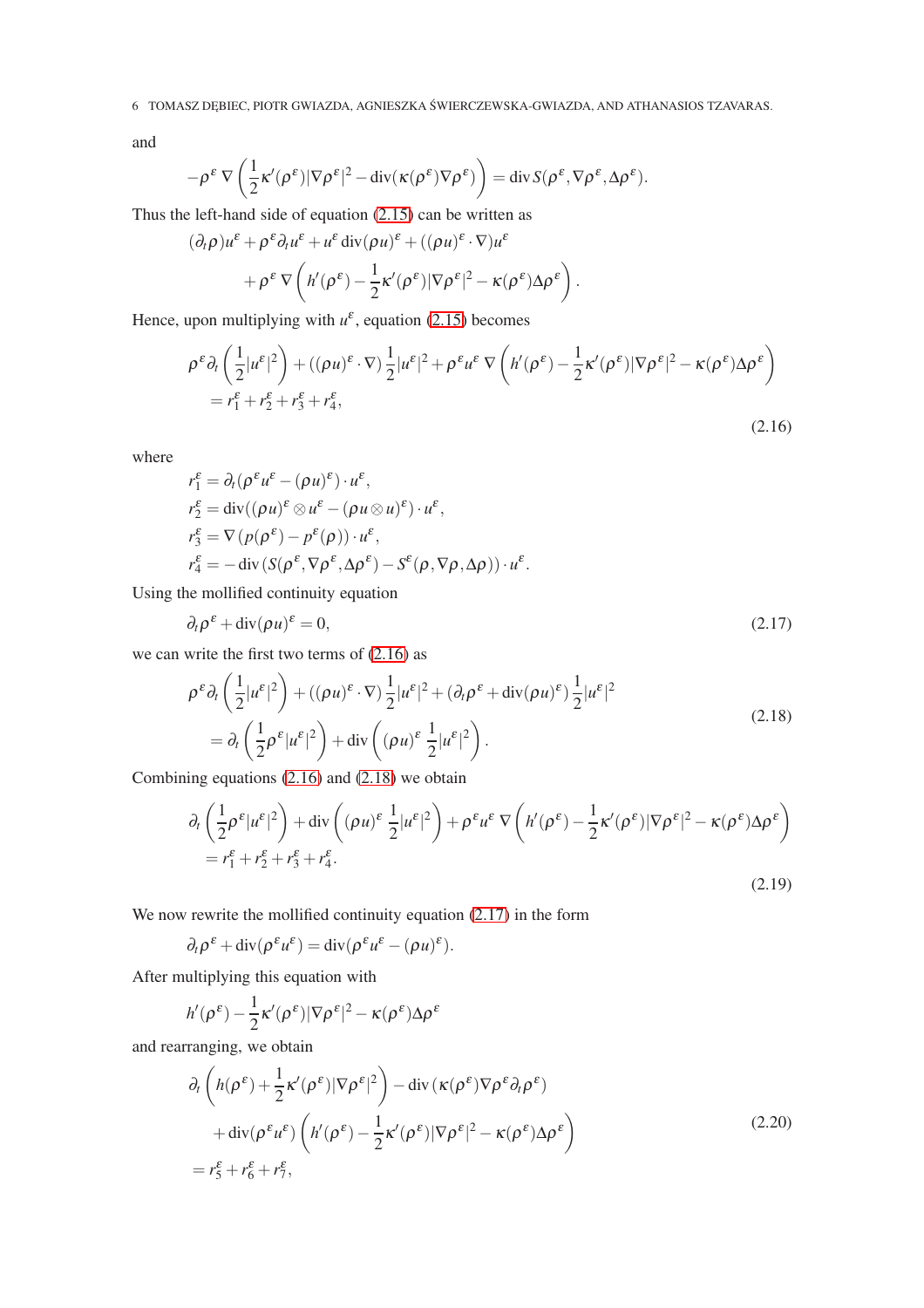where

$$
r_5^{\varepsilon} = \text{div}(\rho^{\varepsilon} u^{\varepsilon} - (\rho u)^{\varepsilon}) h'(\rho^{\varepsilon}),
$$
  
\n
$$
r_6^{\varepsilon} = -\text{div}(\rho^{\varepsilon} u^{\varepsilon} - (\rho u)^{\varepsilon}) \frac{1}{2} \kappa'(\rho^{\varepsilon}) |\nabla \rho^{\varepsilon}|^2,
$$
  
\n
$$
r_7^{\varepsilon} = -\text{div}(\rho^{\varepsilon} u^{\varepsilon} - (\rho u)^{\varepsilon}) \kappa(\rho^{\varepsilon}) \Delta \rho^{\varepsilon}.
$$

Combining equations [\(2.19\)](#page-5-3) and [\(2.20\)](#page-5-4) we obtain

$$
\partial_t \left( \frac{1}{2} \rho^{\varepsilon} |u^{\varepsilon}|^2 + h(\rho^{\varepsilon}) + \frac{1}{2} \kappa(\rho^{\varepsilon}) |\nabla \rho^{\varepsilon}|^2 \right) + \text{div} \left( (\rho u)^{\varepsilon} \frac{1}{2} |u^{\varepsilon}|^2 \right) \n+ \text{div} \left( \rho^{\varepsilon} u^{\varepsilon} \left( h'(\rho^{\varepsilon}) - \frac{1}{2} \kappa'(\rho^{\varepsilon}) |\nabla \rho^{\varepsilon}|^2 - \kappa(\rho^{\varepsilon}) \Delta \rho^{\varepsilon} \right) + \kappa(\rho^{\varepsilon}) \nabla \rho^{\varepsilon} \text{div}(\rho^{\varepsilon} u^{\varepsilon}) \right) (2.21) \n= r_1^{\varepsilon} + r_2^{\varepsilon} + r_3^{\varepsilon} + r_4^{\varepsilon} + r_5^{\varepsilon} + r_6^{\varepsilon} + r_7^{\varepsilon}.
$$

It follows that to prove the theorem it is sufficient to show that each commutator error term converges to zero in the distributional sense on  $(0, T) \times \mathbb{T}^d$  as  $\varepsilon \to 0$ .

2.4. **Commutator Estimates.** Let  $\varphi \in \mathcal{C}_c^1((0,T) \times \mathbb{T}^d)$  and take  $\varepsilon > 0$  small enough so that supp  $\varphi \subset (\varepsilon, T - \varepsilon) \times \mathbb{T}^d$ . We will show that for each  $1 \le i \le 7$  we have

$$
R_i^{\varepsilon} := \int_0^T \int_{\mathbb{T}^d} r_i^{\varepsilon} \varphi \, dx dt \xrightarrow{\varepsilon \to 0^+} 0.
$$

The terms  $R_1^{\varepsilon}$  and  $R_2^{\varepsilon}$  are dealt with in the same way as in [\[20\]](#page-8-5). We recall these estimates for the reader's convenience. For  $R_1^{\varepsilon}$  we observe that

<span id="page-6-0"></span>
$$
\rho^{\varepsilon} u^{\varepsilon} - (\rho u)^{\varepsilon} = (\rho^{\varepsilon} - \rho)(u^{\varepsilon} - u)
$$
  

$$
- \int_{-\varepsilon}^{\varepsilon} \int_{\mathbb{T}^d} \eta^{\varepsilon}(\tau, \xi) (\rho(t - \tau, x - \xi) - \rho(t, x))(u(t - \tau, x - \xi) - u(t, x)) d\xi d\tau.
$$
  
(2.22)

The first part of  $R_1^{\varepsilon}$  therefore can be estimated by virtue of an integration by parts, Hölder inequality and estimates  $(2.4)$  and  $(2.5)$  as

$$
\left| \int_0^T \int_{\mathbb{T}^d} \varphi \partial_t \left( (\rho^{\varepsilon} - \rho)(u^{\varepsilon} - u) \right) \cdot u^{\varepsilon} \, dx dt \right|
$$
  
\n
$$
\leq \int_0^T \int_{\mathbb{T}^d} |(\rho^{\varepsilon} - \rho)(u^{\varepsilon} - u)| (|\partial_t \varphi u^{\varepsilon}| + |\varphi \partial_t u^{\varepsilon}|) \, dx dt
$$
  
\n
$$
\leq ||\varphi||_{\mathscr{C}^1} ||\rho^{\varepsilon} - \rho||_{L^3} ||u^{\varepsilon} - u||_{L^3} ||u^{\varepsilon}||_{L^3} + ||\varphi||_{\mathscr{C}^0} ||\rho^{\varepsilon} - \rho||_{L^3} ||u^{\varepsilon} - u||_{L^3} ||\nabla u^{\varepsilon}||_{L^3}
$$
  
\n
$$
\leq C \varepsilon^{\beta} \varepsilon^{\alpha} ||\rho||_{B^{\beta,\infty}_3} ||u||_{B^{\alpha,\infty}_3}^2 + C \varepsilon^{\beta} \varepsilon^{\alpha} \varepsilon^{\alpha-1} ||\rho||_{B^{\beta,\infty}_3} ||u||_{B^{\alpha,\infty}_3}^2
$$

For the second part of  $R_1^{\varepsilon}$  according to [\(2.22\)](#page-6-0), we estimate (using integration by parts, Fubini, [\(2.3\)](#page-2-3) and  $(2.5)$ )

$$
\left| \int_0^T \int_{\mathbb{T}^d} \varphi \partial_t \int_{-\varepsilon}^\varepsilon \int_{\mathbb{T}^d} \eta^\varepsilon(\tau, \xi) (\rho(t - \tau, x - \xi) - \rho(t, x)) (u(t - \tau, x - \xi) - u(t, x)) d\xi d\tau \cdot u^\varepsilon dx dt \right|
$$
  
\n
$$
\leq C \|\varphi\|_{\mathscr{C}^1} \varepsilon^{\beta} \varepsilon^{\alpha} \|\rho\|_{B^{\beta,\infty}_3} \|u\|_{B^{\alpha,\infty}_3}^2 + C \|\varphi\|_{\mathscr{C}^0} \varepsilon^{\beta} \varepsilon^{\alpha} \varepsilon^{\alpha-1} \|\rho\|_{B^{\beta,\infty}_3} \|u\|_{B^{\alpha,\infty}_3}^2.
$$

A similar estimation can be carried out for  $R_2^{\varepsilon}$ . We write

$$
(\rho u)^{\varepsilon} \otimes u^{\varepsilon} - (\rho u \otimes u)^{\varepsilon} = ((\rho u)^{\varepsilon} - \rho u) \otimes (u^{\varepsilon} - u)
$$
  

$$
- \int_{-\varepsilon}^{\varepsilon} \int_{\mathbb{T}^d} \eta^{\varepsilon}(\tau, \xi) (\rho u(t - \tau, x - \xi) - \rho u(t, x)) \otimes (u(t - \tau, x - \xi) - u(t, x)) d\xi d\tau.
$$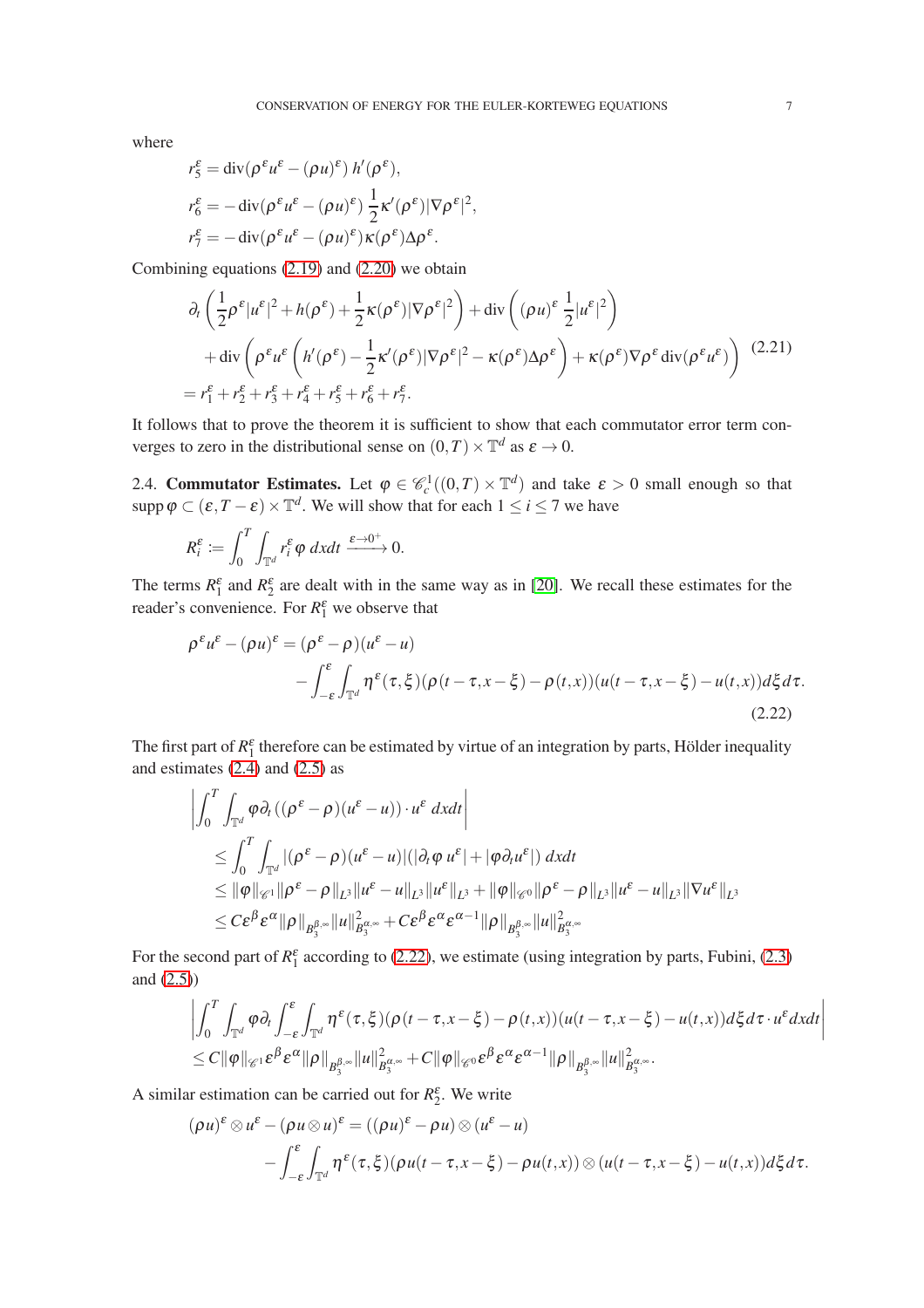## 8 TOMASZ DĘBIEC, PIOTR GWIAZDA, AGNIESZKA ŚWIERCZEWSKA-GWIAZDA, AND ATHANASIOS TZAVARAS.

We observe that since  $\alpha \ge \beta$  and the space  $B_3^{\beta, \infty} \cap L^{\infty}$  is an algebra, we have  $\rho u \in (B_3^{\beta, \infty} \cap L^{\infty})$  $L^{\infty}$ )((0,*T*) ×  $\mathbb{T}^{d}$ ). Thus the first part of  $R_2^{\varepsilon}$  can be estimated as

$$
\left|\int_0^T \int_{\mathbb{T}^d} \text{div}\left((\rho u)^{\varepsilon} - \rho u\right) \otimes (u^{\varepsilon} - u)\right) \cdot \varphi u^{\varepsilon} dxdt\right|
$$
  
\n
$$
\leq \|\varphi\|_{C^1} \|(\rho u)^{\varepsilon} - \rho u\|_{L^3} \|u^{\varepsilon} - u\|_{L^3} \|u^{\varepsilon}\|_{L^3} + \|\varphi\|_{C^0} \|(\rho u)^{\varepsilon} - \rho u\|_{L^3} \|u^{\varepsilon} - u\|_{L^3} \|\nabla u^{\varepsilon}\|_{L^3}
$$
  
\n
$$
\leq C\varepsilon^{\beta} \varepsilon^{\alpha} \|\rho\|_{B^{\beta,\infty}} \|u\|_{B^{\alpha,\infty}}^2 + C\varepsilon^{\beta} \varepsilon^{\alpha} \varepsilon^{\alpha-1} \|\rho u\|_{B^{\beta,\infty}} \|u\|_{B^{\alpha,\infty}}^2.
$$

Likewise, for the second part of  $R_2^{\varepsilon}$  we get

$$
\left| \int_0^T \int_{\mathbb{T}^d} \operatorname{div} \left\{ \int_{-\varepsilon}^\varepsilon \int_{\mathbb{T}^d} \eta^\varepsilon(\tau, \xi) (\rho u(t - \tau, x - \xi) - \rho u(t, x)) \otimes (u(t - \tau, x - \xi) - u(t, x)) d\xi d\tau \right\} \cdot \varphi u^\varepsilon dx dt \right|
$$
  
\n
$$
\leq C \|\varphi\|_{\mathscr{C}^0} \varepsilon^{\beta} \varepsilon^{\alpha} \varepsilon^{\alpha-1} \|\rho u\|_{B^{\beta, \infty}_s} \|u\|_{B^{\alpha, \infty}_s}^2 + C \|\varphi\|_{\mathscr{C}^1} \varepsilon^{\beta} \varepsilon^{\alpha} \|\rho\|_{B^{\beta, \infty}_s} \|u\|_{B^{\alpha, \infty}_s}^2.
$$

These estimates show that  $R_1^{\varepsilon}$  and  $R_2^{\varepsilon}$  vanish as  $\varepsilon \to 0$ .

To estimate terms  $R_3^{\varepsilon}$  and  $R_4^{\varepsilon}$  we integrate by parts and apply Lemma [2.3](#page-4-5) to get the following

$$
\begin{split}\n|R_{3}^{\varepsilon}| &\leq \|\varphi\|_{\mathscr{C}^{1}} \int_{0}^{T} \int_{\mathbb{T}^{d}} |p(\rho^{\varepsilon}) - p^{\varepsilon}(\rho)| |u^{\varepsilon}| \, dx dt + \|\varphi\|_{\mathscr{C}^{0}} \int_{0}^{T} \int_{\mathbb{T}^{d}} |p(\rho^{\varepsilon}) - p^{\varepsilon}(\rho)| |\nabla u^{\varepsilon}| \, dx dt \\
&\leq C \|p(\rho^{\varepsilon}) - p^{\varepsilon}(\rho) \|_{L^{3/2}} (\|u^{\varepsilon}\|_{L^{3}} + \|\nabla u^{\varepsilon}\|_{L^{3}}) \\
&\leq C \left( \|\rho^{\varepsilon} - \rho\|_{L^{3}}^{2} + \sup_{y \in \text{supp}\eta^{\varepsilon}} \|\rho(\cdot) - \rho(\cdot - y)\|_{L^{3}}^{2} \right) \left( 1 + \varepsilon^{\alpha - 1} \right) \|u\|_{B_{3}^{\alpha, \infty}} \\
&\leq C \left( \varepsilon^{2\beta} \|\rho\|_{B_{3}^{\beta, \infty}}^{2} + \sup_{|y| \leq \varepsilon} |y|^{2\beta} \|\rho\|_{B_{3}^{\beta, \infty}}^{2} \right) \left( 1 + \varepsilon^{\alpha - 1} \right) \|u\|_{B_{3}^{\alpha, \infty}} \\
&\leq C (\varepsilon^{2\beta} + \varepsilon^{2\beta + \alpha - 1}) \|u\|_{B_{3}^{\alpha, \infty}} \|\rho\|_{B_{3}^{\beta, \infty}}^{2} \\
\end{split}
$$

and similarly

$$
\begin{aligned} |R_4^{\varepsilon}|&\leq C\|S(\rho^{\varepsilon},\nabla\rho^{\varepsilon},\Delta\rho^{\varepsilon})-S^{\varepsilon}(\rho,\nabla\rho,\Delta\rho)\|_{L^{3/2}}(\|u^{\varepsilon}\|_{L^{3}}+\|\nabla u^{\varepsilon}\|_{L^{3}})\\ &\leq C(\varepsilon^{2\beta}+\varepsilon^{2\beta+\alpha-1})\|u\|_{B^{\alpha,\infty}_{3}}(\|\rho\|_{B^{\beta,\infty}_{3}}^2+\|\nabla\rho\|_{B^{\beta,\infty}_{3}}^2+\|\Delta\rho\|_{B^{\beta,\infty}_{3}}^2). \end{aligned}
$$

It now remains to estimate the last three commutator errors  $R_5^{\varepsilon}$ ,  $R_6^{\varepsilon}$  and  $R_7^{\varepsilon}$ . To this end we employ Lemma [2.2](#page-3-0) with function *f* being  $h'(\rho)$ ,  $\kappa'(\rho)|\nabla \rho|^2$ , and  $\kappa(\rho)\Delta \rho$ , respectively. We observe that by assumptions [\(1.2\)](#page-1-0) and [\(1.4\)](#page-1-2) these functions belong to  $L^{\infty}$ . Using again equality [\(2.22\)](#page-6-0) we can estimate as follows.

$$
\begin{split} |R_{5}^{\varepsilon}| &\leq \int_{0}^{T} \int_{\mathbb{T}^{d}} |(\rho^{\varepsilon}-\rho)(u^{\varepsilon}-u)| (|h'(\rho^{\varepsilon})\nabla\varphi|+|\varphi\nabla h'(\rho^{\varepsilon})|) dx dt \\ &\leq \|\varphi\|_{\mathscr{C}^{1}} \|\rho^{\varepsilon}-\rho\|_{L^{3}} \|u^{\varepsilon}-u\|_{L^{3}} \|h'(\rho^{\varepsilon})\|_{L^{3}} + \|\varphi\|_{\mathscr{C}^{0}} \|\rho^{\varepsilon}-\rho\|_{L^{3}} \|u^{\varepsilon}-u\|_{L^{3}} \|\nabla h'(\rho^{\varepsilon})\|_{L^{3}} \\ &\leq C \varepsilon^{\beta} \varepsilon^{\alpha} \|\rho\|_{B^{\beta,\infty}_{3}} \|u\|_{B^{\alpha,\infty}_{3}} + C \varepsilon^{\beta} \varepsilon^{\alpha} \varepsilon^{\beta-1} \|\rho\|_{B^{\beta,\infty}_{3}}^{2} \|u\|_{B^{\alpha,\infty}_{3}}, \end{split}
$$

$$
|R_6^{\varepsilon}| \leq C(||\kappa'(\rho^{\varepsilon})|\nabla\rho^{\varepsilon}|^2||_{L^3} + ||\nabla(\kappa'(\rho^{\varepsilon})|\nabla\rho^{\varepsilon}|^2)||_{L^3})||\rho^{\varepsilon} - \rho||_{L^3}||u^{\varepsilon} - u||_{L^3}
$$
  

$$
\leq C\varepsilon^{\beta}\varepsilon^{\alpha}||\rho||_{B_3^{\beta,\infty}}||u||_{B_3^{\alpha,\infty}} + C\varepsilon^{\beta}\varepsilon^{\alpha}\varepsilon^{\beta-1}||\rho||_{B_3^{\beta,\infty}}^2||u||_{B_3^{\alpha,\infty}},
$$

and

$$
|R_7^{\varepsilon}| \leq C(||\kappa(\rho^{\varepsilon})\Delta\rho^{\varepsilon}||_{L^3} + ||\nabla(\kappa(\rho^{\varepsilon})\Delta\rho^{\varepsilon})||_{L^3})||\rho^{\varepsilon} - \rho||_{L^3}||u^{\varepsilon} - u||_{L^3}
$$
  

$$
\leq C\varepsilon^{\beta}\varepsilon^{\alpha}||\rho||_{B_3^{\beta,\infty}}||u||_{B_3^{\alpha,\infty}} + C\varepsilon^{\beta}\varepsilon^{\alpha}\varepsilon^{\beta-1}||\rho||_{B_3^{\beta,\infty}}^2||u||_{B_3^{\alpha,\infty}}.
$$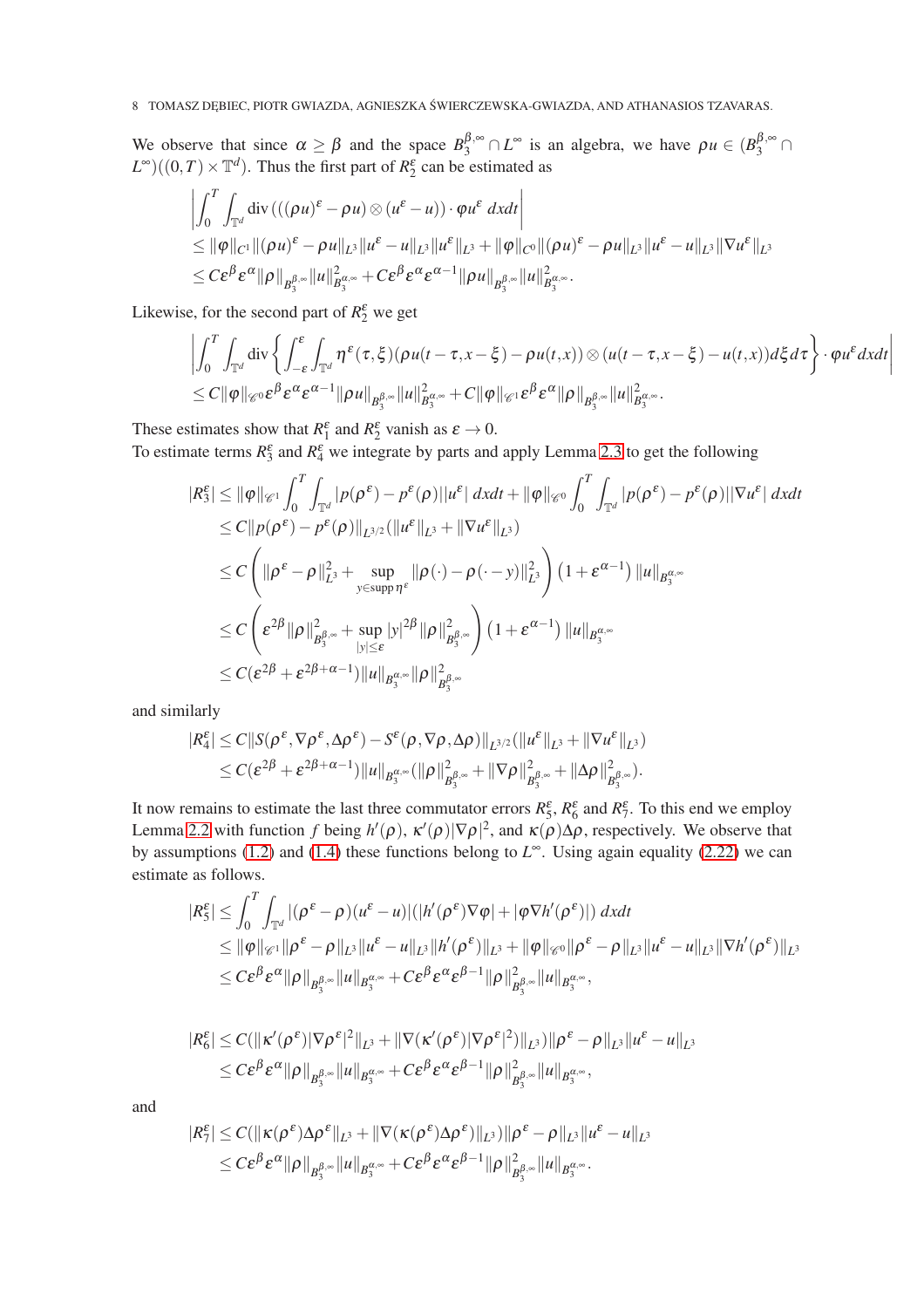For brevity the above calculations include only the first term coming from [\(2.22\)](#page-6-0), with the second term easily seen to produce estimates of the same order. Thus the proof of the theorem is complete.

Acknowledgement. This work was partially supported by the Simons - Foundation grant 346300 and the Polish Government MNiSW 2015-2019 matching fund; AET thanks the Institute of Mathematics of the Polish Academy of Sciences, Warsaw, for their hospitality during his stay as a Simons Visiting Professor. P.G. and A.S-G. received support from the National Science Centre (Poland), 2015/18/M/ST1/00075. T.D acknowledges the support of the National Science Centre (Poland), 2012/05/E/ST1/02218.

#### **REFERENCES**

- <span id="page-8-16"></span><span id="page-8-15"></span>[1] P. Antonelli, P. Marcati. On the finite energy weak solutions to a system in quantum fluid dynamics. *Comm. Math. Phys.*, 287(2):657–686, 2009.
- <span id="page-8-9"></span>[2] P. Antonelli, P. Marcati. The quantum hydrodynamics system in two space dimensions. *Arch. Ration. Mech. Anal.*, 203(2):499–527, 2012.
- <span id="page-8-18"></span>[3] C. Bardos, E. Titi. Onsager's Conjecture for the Incompressible Euler Equations in Bounded Domains. *Arch. Ration. Mech. Anal.*, 2017, DOI:https://doi.org/10.1007/s00205-017-1189-x.
- <span id="page-8-2"></span>[4] C. Bennett, R. Sharpley. *Interpolation of Operators*. Pure and Applied Mathematics 129, Academic Press Inc., Boston, 1988.
- <span id="page-8-8"></span>[5] T. Buckmaster, C. De Lellis, L. Székelyhidi, Jr., and V. Vicol. Onsager's conjecture for admissible weak solutions. *arXiv*, (1701.08678), 2017.
- <span id="page-8-12"></span>[6] R. E. Caflisch, I. Klapper, and G. Steele. Remarks on singularities, dimension and energy dissipation for ideal hydrodynamics and MHD. *Comm. Math. Phys.*, 184(2):443–455, 1997.
- [7] S. Benzoni-Gavage, R. Danchin, and S. Descombes. On the well-posedness for the euler-korteweg model in several space dimensions. *Indiana Univ. Math. J.*, 56:1499–1579, 2007.
- <span id="page-8-13"></span>[8] S. Benzoni-Gavage, R. Danchin, S. Descombes, and D. Jamet. Structure of Korteweg models and stability of diffuse interfaces. *Interfaces Free Bound.*, 7(4):371–414, 2005.
- [9] S. Benzoni-Gavage. Planar traveling waves in capillary fluids. *Differential Integral Equations*, 26(3-4):439–485, 2013.
- [10] A. Cheskidov, P. Constantin, S. Friedlander, and R. Shvydkoy. Energy conservation and Onsager's conjecture for the Euler equations. *Nonlinearity*, 21(6):1233–1252, 2008.
- <span id="page-8-3"></span>[11] P. Constantin, W. E, and E. S. Titi. Onsager's conjecture on the energy conservation for solutions of Euler's equation. *Comm. Math. Phys.*, 165(1):207–209, 1994.
- <span id="page-8-0"></span>[12] C. De Lellis and L. Székelyhidi, Jr. The Euler equations as a differential inclusion. *Ann. of Math. (2)*, 170(3):1417– 1436, 2009.
- <span id="page-8-10"></span><span id="page-8-1"></span>[13] C. De Lellis and L. Székelyhidi, Jr. On admissibility criteria for weak solutions of the Euler equations. *Arch. Rational Mech. Anal.*, 195:225–260, 2010.
- [14] T. D˛ebiec, P. Gwiazda, A. Swierczewska-Gwiazda. A tribute to energy conservation fo ´ r weak solutions. *arXiv*, (1707.09794), 2017.
- <span id="page-8-17"></span>[15] D. Donatelli, E. Feireisl, P. Marcati. Well/ill posedness for the Euler-Korteweg-Poisson system and related problems. *Comm. Partial Diff. Eq.*, 40(7):1314–1335, 2015.
- <span id="page-8-7"></span><span id="page-8-6"></span>[16] T. D. Drivas and G. L. Eyink. An onsager singularity theorem for turbulent solutions of compressible euler equations. *to appear in Communications in Mathematical Physics*, 2017.
- [17] J. Duchon and R. Robert. Inertial energy dissipation for weak solutions of incompressible Euler and Navier-Stokes equations. *Nonlinearity*, 13(1):249–255, 2000.
- <span id="page-8-11"></span><span id="page-8-4"></span>[18] J. E. Dunn, J. Serrin. On the thermomechanics of interstitial working. *Arch. Ration. Mech. Anal.* 88:95-133, 1985.
- [19] G. L. Eyink. Energy dissipation without viscosity in ideal hydrodynamics. I. Fourier analysis and local energy transfer. *Phys. D*, 78(3-4):222–240, 1994.
- <span id="page-8-5"></span>[20] E. Feireisl, P. Gwiazda, A. Świerczewska-Gwiazda, and E. Wiedemann. Regularity and Energy Conservation for the Compressible Euler Equations. *Arch. Ration. Mech. Anal.*, 223(3):1–21, 2017.
- <span id="page-8-14"></span>[21] I. Gasser, P. Markowich. Quantum Hydrodynamics, Wigner transforms and the classical limit. *Asymptotic Anal.*, 14: 97-116, 1997